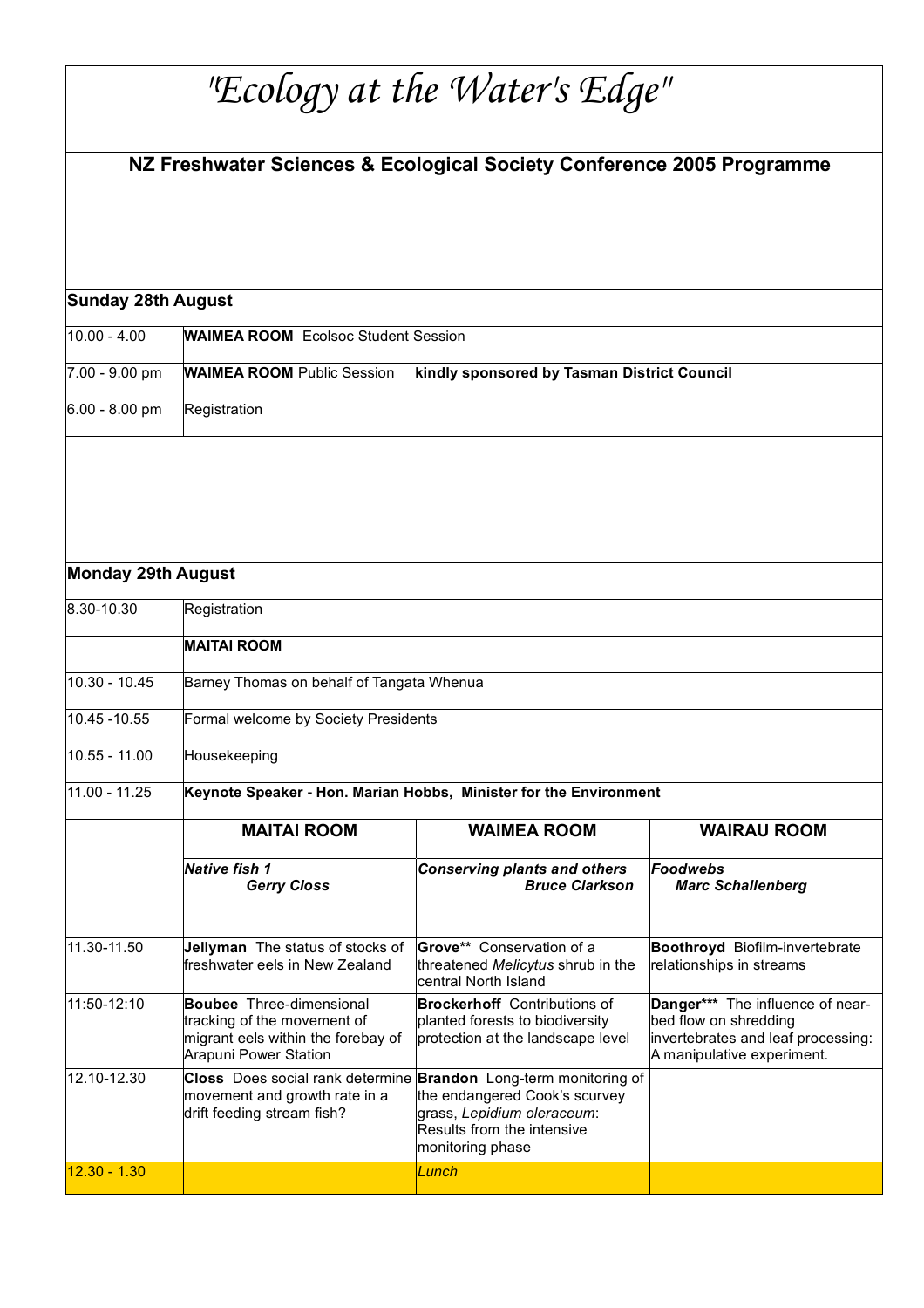| <b>Monday 29th August</b> |                                                                                                                                                                                 |                                                                                                                                                                                                 |                                                                                                                                                              |  |
|---------------------------|---------------------------------------------------------------------------------------------------------------------------------------------------------------------------------|-------------------------------------------------------------------------------------------------------------------------------------------------------------------------------------------------|--------------------------------------------------------------------------------------------------------------------------------------------------------------|--|
|                           | <b>MAITAI ROOM</b>                                                                                                                                                              | <b>WAIMEA ROOM</b>                                                                                                                                                                              | <b>WAIRAU ROOM</b>                                                                                                                                           |  |
|                           | <b>Native fish 2</b><br><b>Martin Rutledge</b>                                                                                                                                  | <b>Wetlands</b><br><b>Trevor James</b>                                                                                                                                                          | <b>Botanical pot pouri</b><br><b>Jon Sullivan</b>                                                                                                            |  |
| $1:30-1:50$               | Hicks A phylogenetic study of the<br>Australasian Gobiomorphus<br>species based on two<br>mitochondrial DNA genes                                                               | <b>Tanner</b> Mesocosm and<br>microcosm studies of factors<br>influencing nitrogen removal in<br>constructed wetlands treating<br>nitrate-rich agricultural drainage                            | Kay Tri-trophic consequences of<br>habitat fragmentation                                                                                                     |  |
| $1:50-2:10$               | Atkinson** The genetics and<br>meristics of two Gobiomorphus<br>species: The Cran's and upland<br>bullies                                                                       | Sorrell Nitrogen stable isotope<br>fractionation along an N limitation<br>gradient in an oligotrophic swamp<br>valley                                                                           | Mathieu Very high resolution<br>imagery and object-oriented<br>classification for mapping<br>vegetation communities in urban<br>areas (Dunedin, New Zealand) |  |
| 2:10-2:30                 | Crow** Morphological analysis of<br>Galaxias 'southern' and G.<br>gollumoides: Evidence for<br>character displacement in<br>sympatry?                                           | Gerbeaux/Ausseil (A) WONI<br>project: An update                                                                                                                                                 | Monks Domatia in Coprosma -<br>state-housing schemes for<br>homeless (and useful) mites                                                                      |  |
| 2:30-2:50                 | <b>Arbuckle</b> Affects of abstraction on<br>native fishery assemblages:<br>implications for water resource<br>management                                                       |                                                                                                                                                                                                 | <b>Burns</b> Convergence in leaf size<br>and shape between heteroblastic<br>plants in New Caledonia and New<br>Zealand                                       |  |
| 2:50-3:10                 | <b>Bickel</b> Influence of mechanical<br>macrophyte management on<br>invertebrate and fish abundance                                                                            |                                                                                                                                                                                                 |                                                                                                                                                              |  |
| $3.10 - 3.40$             |                                                                                                                                                                                 | Afternoon Tea                                                                                                                                                                                   |                                                                                                                                                              |  |
|                           | <b>MAITAI ROOM</b>                                                                                                                                                              | <b>WAIMEA ROOM</b>                                                                                                                                                                              | <b>WAIRAU ROOM</b>                                                                                                                                           |  |
|                           | <b>Salmonid management</b><br><b>Neil</b>                                                                                                                                       | Snakes, lizards, and rats<br><b>Jason Roxburgh</b>                                                                                                                                              | <b>Low flows</b><br><b>Greg Burrell</b>                                                                                                                      |  |
| 3:40-4:00                 | Bejakovich Fish and Game New<br>Zealand Chinook Salmon<br>(Oncorhynchus tshawytscha)<br>monitoring programme                                                                    | Tyrrell Predation of brown<br> treesnakes ( <i>Boiga irregularis</i> ) on<br>invasive amphibians<br>(Eleutherodactylus planirostris and<br><b>Bufo marinus</b> )                                | Henderson Mapping low flow in<br>ungauged New Zealand streams                                                                                                |  |
| 4:00-4:20                 | Weaver** Diet of brown trout in<br>the Karori Wildlife Sanctuary                                                                                                                | Francke** Response in<br>abundance, demography and body ecosystems function correctly<br>condition of the New Zealand<br>common gecko, Hoplodactylus<br>maculatus, to vegetative<br>restoration | Dewson*** Do stream<br>when flows are reduced?                                                                                                               |  |
| $ 4:20 - 4:40 $           | Tonkin* The effect of periphyton<br>growth on macroinvertebrate drift<br>in the Tongariro River                                                                                 | Hoare Micro-habitat use by<br>sympatric native geckos<br>(Hoplodactylus duvaucelii) and<br>kiore, (Rattus exulans) in New<br>Zealand                                                            | James*** Do New Zealand stream<br>invertebrates use the hyporheic<br>zone as a low flow refuge?                                                              |  |
| 4:40-5:00                 | Kristensen*** Self-thinning in<br>growing cohorts of young-of-the-<br>year brown trout (Salmo trutta):<br>Are populations controlled by<br>territory size or food availability? | <b>Christie</b> Using site occupancy to<br>model ship rat distribution in beech<br>forest $-$ A pilot study                                                                                     |                                                                                                                                                              |  |
| $ 5.00 - 6.00 $           | Mix & Mingle, Main Foyer                                                                                                                                                        |                                                                                                                                                                                                 |                                                                                                                                                              |  |
|                           | SWIG meeting                                                                                                                                                                    |                                                                                                                                                                                                 |                                                                                                                                                              |  |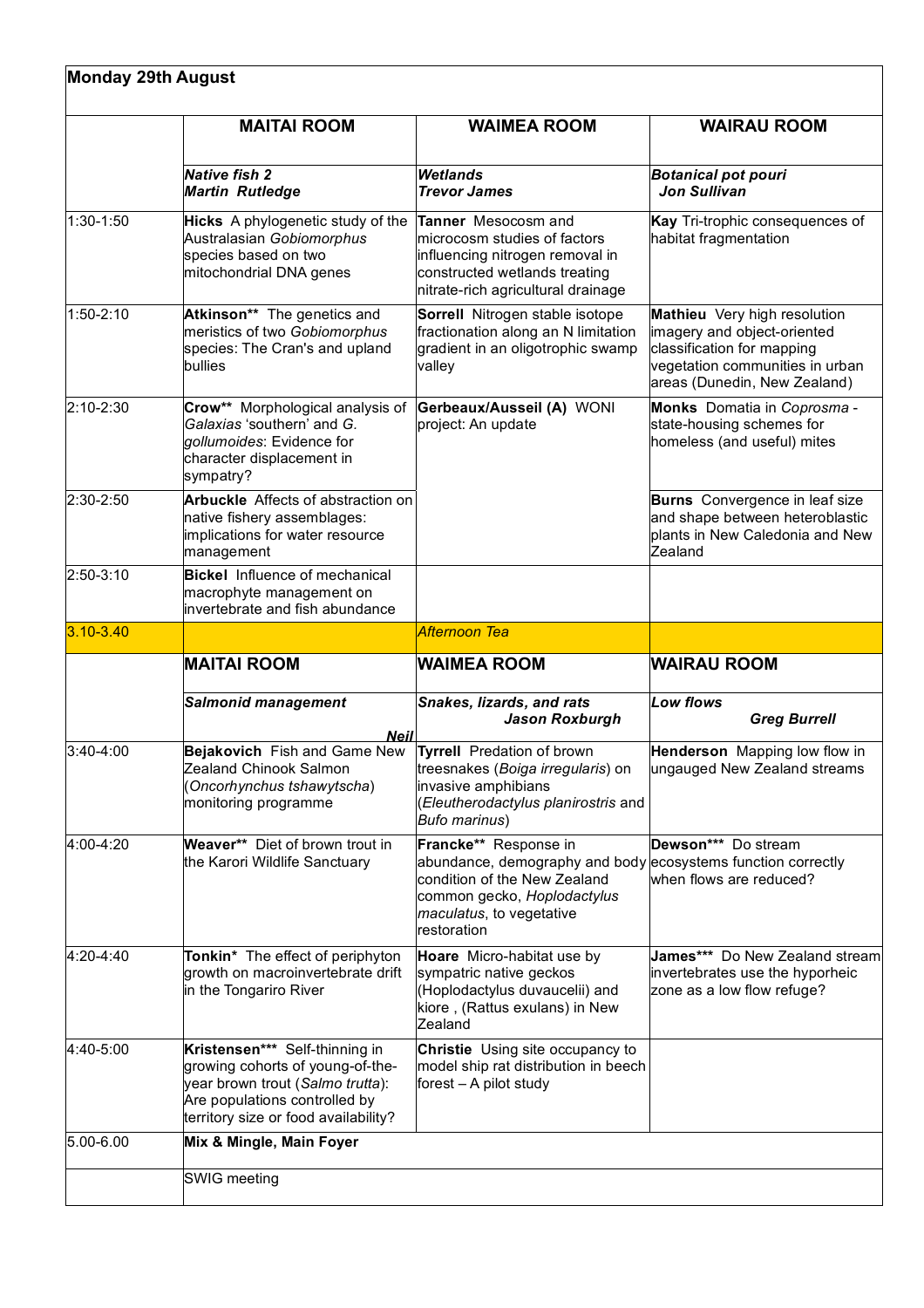| <b>Tuesday 30th August</b> |                                                                                                                                                    |                                                                                                                                                                                             |                                                                                                               |  |
|----------------------------|----------------------------------------------------------------------------------------------------------------------------------------------------|---------------------------------------------------------------------------------------------------------------------------------------------------------------------------------------------|---------------------------------------------------------------------------------------------------------------|--|
| $ 8.30 - 9.00 $            | <b>MAITAI ROOM</b><br><b>Philippe Gerbeaux</b><br>Now or never: Why we need to conserve New Zealand's last remaining wetlands and how              |                                                                                                                                                                                             |                                                                                                               |  |
|                            | <b>MAITAI ROOM</b>                                                                                                                                 | <b>WAIMEA ROOM</b>                                                                                                                                                                          |                                                                                                               |  |
|                            | <b>Aquatic biodiversity 1</b><br><b>Invertebrates</b><br>lan Boothroyd                                                                             | <b>Bird song</b><br><b>John Innes</b>                                                                                                                                                       |                                                                                                               |  |
| $9:00-9:20$                | Moore Aquatic Invertebrates of a<br><b>Brunei Rainforest River</b>                                                                                 | Molles Acoustic anchors: Can<br>song playback enhance the<br>success of kokako translocations?                                                                                              |                                                                                                               |  |
| $9:20-9:40$                | Smith Who's your daddy? A tale<br>of an orphaned caddisfly                                                                                         | van Horik** Function and<br>diversity in the vocal repertoire of<br>the North Island kaka (Nestor<br>meridionalis septentrionalis) on<br>Kapiti Island                                      |                                                                                                               |  |
| $9:40-10:00$               | Greenwood*** Living on<br>ecosystem boundaries: The<br>impacts of floods on populations of<br>a New Zealand fishing spider,<br>Dolomedes aquaticus |                                                                                                                                                                                             |                                                                                                               |  |
| 10:00-10:30                |                                                                                                                                                    | <b>Morning Tea</b>                                                                                                                                                                          |                                                                                                               |  |
|                            | <b>MAITAI ROOM</b>                                                                                                                                 | <b>WAIMEA ROOM</b>                                                                                                                                                                          | <b>WAIRAU ROOM</b>                                                                                            |  |
|                            | <b>Special Session -</b><br><b>Ephemeral streams</b>                                                                                               | <b>Bird pot pouri</b><br><b>Peter Gaze</b>                                                                                                                                                  | <b>Bioassessment</b><br><b>Chris Fowles</b>                                                                   |  |
| $10.30 - 10.50$            | <b>John Quinn</b><br><b>Maxted</b> Regional policy<br>streams                                                                                      | <b>Baillie</b> The riparian edge – habitat <b>Collier</b> Development of a<br>development for small (ephemeral) for Blue Duck (Hymenolaimus   reference site network for<br>malacorhynchos) | wadeable stream monitoring in the<br>Waikato                                                                  |  |
| 10:50-11:10                | Parkyn Where streams begin:<br>Ecological values at the land-water The fall and rise of the world's 4th<br>interface                               | Roxburgh Pateke (Brown Teal):<br>rarest duck                                                                                                                                                | Inglis** The River Environment<br>Classification and its application in<br>the Auckland Region                |  |
| 11:10-11:30                | <b>Wilding</b> Spatial extent of<br>ephemeral streams                                                                                              | Innes Distribution, movements<br>and nesting success of Waikato tui                                                                                                                         | <b>Stark</b> The influence of flow<br>variability on biotic indices                                           |  |
| 11:30-11:50                | Storey Moving with the times:<br>Community shifts and colonisation<br>dynamics in summer-dry streams                                               | Gleeson Avian malaria in New<br>Zealand - extinction risk for native<br>avifauna?                                                                                                           | Young Functional indicators of<br>river ecosystem health - results<br>from regional case-studies              |  |
| 11:50-12:10                | Scarsbrook Human impacts on<br>springhead ecotones                                                                                                 | Choquenot Bioeconomic<br>modeling in conservation pest<br>management: Effect of stoat<br>control to reduce extinction risk for<br>Mohua                                                     | <b>Phillips</b> Assessing<br>macroinvertebrate community<br>responses to heavy metals using<br>species traits |  |
| 12:10-12.30                | Robson Pathways for algal<br>recolonisation in ephemeral<br>streams                                                                                | Wood*** Some aspects on the<br>feeding ecology of moa in the late<br>Holocene dryland basins of Central<br>Otago, New Zealand                                                               |                                                                                                               |  |
| $12.30 - 1.30$             |                                                                                                                                                    | Lunch                                                                                                                                                                                       |                                                                                                               |  |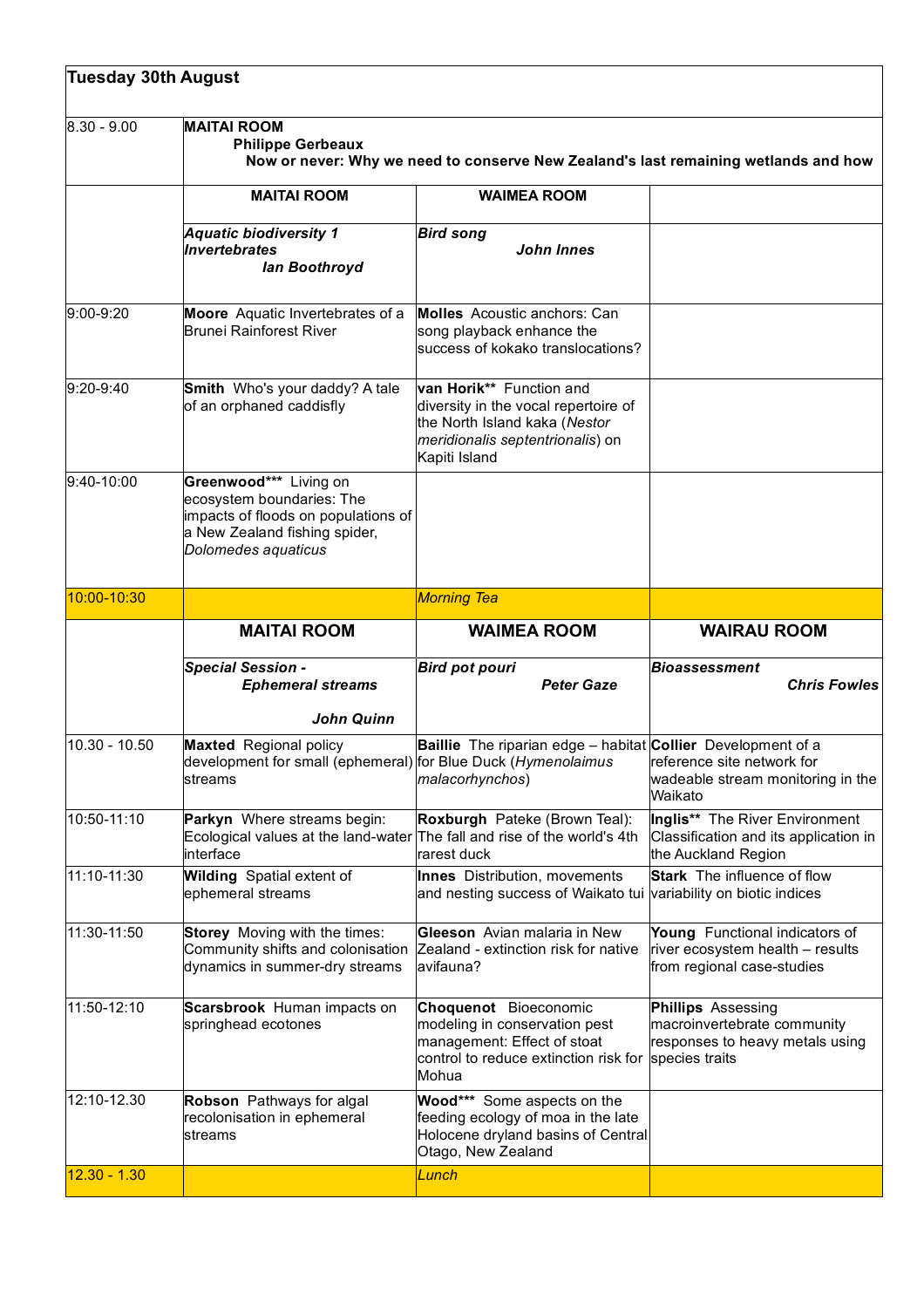| <b>Tuesday 30th August</b> |                                                                                                        |                                                                                               |                               |  |
|----------------------------|--------------------------------------------------------------------------------------------------------|-----------------------------------------------------------------------------------------------|-------------------------------|--|
|                            | <b>MAITAI ROOM</b>                                                                                     | <b>WAIMEA ROOM</b>                                                                            |                               |  |
|                            | Aquatic biodiversity 2 - Algae<br><b>Carolyn Burns</b>                                                 | <b>Wetland vegetation</b><br><b>Brian</b><br><b>Sorrell</b>                                   |                               |  |
| $1.30 - 1.50$              | <b>Bloxham</b> Cyanobacterial<br>monitoring in the Rotorua lakes                                       | <b>Clarkson</b> Restoration of a cut-<br>over restiad peat bog at Torehape,<br>Hauraki Plains |                               |  |
| $1.50 - 2.10$              | Wood Accumulation of<br>microcystins (a toxin produced by<br>cyanobacteria) in freshwater<br>organisms | Ogden Successional processes in<br>coastal swamp ecosystems on<br>Great Barrier Island.       |                               |  |
| $ 2.10 - 2.30 $            | Schallenberg Predicting the<br>nutrient limitation status of<br>phytoplankton: State of the Art        |                                                                                               |                               |  |
| $ 2.30 - 3.10 $            | <b>Poster session HEAPHY ROOM</b>                                                                      |                                                                                               |                               |  |
| $3.10 - 3.40$              |                                                                                                        | Afternoon Tea<br><b>Waimea Foyer</b>                                                          |                               |  |
| $3.40 - 4.30$              | Poster session cont'd                                                                                  |                                                                                               |                               |  |
|                            |                                                                                                        | <b>WAIMEA ROOM</b>                                                                            | <b>WAIRAU ROOM</b>            |  |
| $ 4.30 - 5.30 $            |                                                                                                        | <b>Freshwater Sciences AGM</b>                                                                | <b>Ecological Society AGM</b> |  |
| $ 6.00 - 7.00 $            | <b>Jam Session</b>                                                                                     |                                                                                               |                               |  |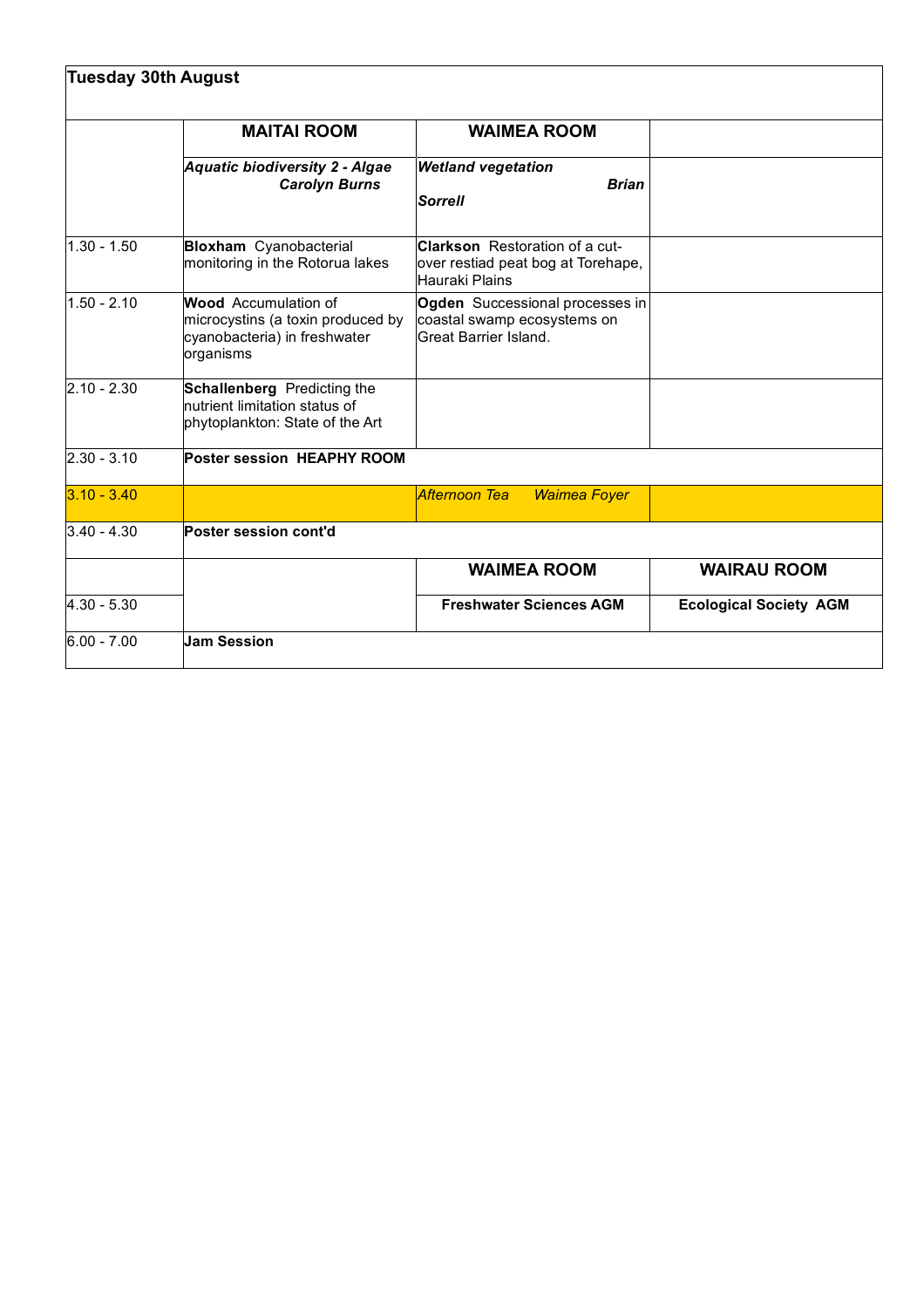| <b>Wednesday 31st August</b> |                                                                                                                                                                                                                   |                                                                                                                                                       |                                                                                                                                                                                                           |  |
|------------------------------|-------------------------------------------------------------------------------------------------------------------------------------------------------------------------------------------------------------------|-------------------------------------------------------------------------------------------------------------------------------------------------------|-----------------------------------------------------------------------------------------------------------------------------------------------------------------------------------------------------------|--|
| $ 8.30 - 9.00 $              | <b>MAITAI ROOM</b><br><b>Prof. Stuart Bunn</b><br>Director of Centre for Riverine Landscapes, Environmental Sciences, Griffith University.<br>Riparian<br>influences on the health of stream and river ecosystems |                                                                                                                                                       |                                                                                                                                                                                                           |  |
|                              | <b>MAITAI ROOM</b>                                                                                                                                                                                                | <b>WAIMEA ROOM</b>                                                                                                                                    | <b>WAIRAU ROOM</b>                                                                                                                                                                                        |  |
|                              | <b>Special Session</b><br><b>Riparian 1</b><br><b>Rob Davies-</b><br><b>Colley</b>                                                                                                                                | Lakes<br><b>Susie Wood</b>                                                                                                                            | <b>Invasive fish</b><br><b>Lawson Davey</b>                                                                                                                                                               |  |
| $9:00-9:20$                  | <b>Matthaei</b> Effects of fine sediment<br>addition and nutrient enrichment<br>on pasture streams: A multiple-<br>stressor experiment at the reach<br>scale                                                      | <b>Hamilton</b> Modelling water quality<br>management options for Lake<br>Rotoiti                                                                     | <b>Hicks</b> Quantitative estimates of<br>fish abundance from boat<br>electrofishing                                                                                                                      |  |
| $9:20-9:40$                  | Wright-Stow Lessons from<br>logging: Effects of elevated<br>sediment and organic matter loads<br>on stream biota                                                                                                  | Baldwin*** Nitrogen fixation in<br>two Rotorua lakes                                                                                                  | <b>Barnes</b> Discovery and<br>subsequent eradication of<br>gudgeon (Gobio gobio) and<br>smooth marron (Cherax<br>tenuimanus) from two locations in<br>the Auckland Region - An inter-<br>agency response |  |
| 9:40-10:00                   | Phillips Can our native species<br>perform river bank stabilising<br>functions as well as willows? Case<br>of the cabbage tree                                                                                    | Burger*** Nutrient cycling in a<br>eutrophic polymictic lake:<br>Quantifying sedimentation and<br>benthic fluxes to assess internal<br>nutrient loads |                                                                                                                                                                                                           |  |
| 10:00-10:30                  |                                                                                                                                                                                                                   | <b>Morning Tea</b>                                                                                                                                    |                                                                                                                                                                                                           |  |
|                              | <b>MAITAI ROOM</b>                                                                                                                                                                                                | <b>WAIMEA ROOM</b>                                                                                                                                    | <b>WAIRAU ROOM</b>                                                                                                                                                                                        |  |
|                              | <b>Special Session - Riparian 2</b><br><b>Kevin Collier</b>                                                                                                                                                       | <b>Selwyn messages</b>                                                                                                                                | <b>Invasive plant</b><br><b>Peter Williams</b>                                                                                                                                                            |  |
| $10.30 - 10.50$              | Nagels Water quality impacts of<br>cattle in pasture with accessible<br>streams                                                                                                                                   | Kelly Flow permanence,<br>groundwater abstraction and<br>invertebrate community dynamics<br>in the Selwyn River                                       | Gatehouse*** Understanding the<br>historical spread of naturalised<br>plants in New Zealand                                                                                                               |  |
| 10:50-11:10                  | Davies-Colley Faecal pollution<br>reduced by bridging of stream<br>crossings on the Sherry River,<br><b>Tasman District</b>                                                                                       | Davey How do native fish persist Howell Spatial predictions of<br>in intermittent streams?                                                            | Asparagus species in New<br>Zealand                                                                                                                                                                       |  |
| 11:10-11:30                  | Macdonald* Functional and<br>structural processes in small<br>streams: The influence of landuse                                                                                                                   | Larned Subsurface<br>hydrochemistry in the alluvial<br>Selwyn River, New Zealand                                                                      | McAlpine*** Factors contributing<br>to invasion success in the<br>environmental weed Berberis<br>darwinii: Seed dispersal,<br>germination, and seedling<br>establishment                                  |  |
| 11:30-11:50                  | <b>Quinn</b> Factors controlling<br>retention of terrestrial litter that<br>falls into streams                                                                                                                    | Datry Subsurface biotic gradients<br>in the alluvial Selwyn River, New<br><b>Zealand</b>                                                              |                                                                                                                                                                                                           |  |
| 11:50-12:10                  | <b>Chester</b> Sampling detritivore<br>responses to resource availability<br>in soft-bedded streams                                                                                                               |                                                                                                                                                       |                                                                                                                                                                                                           |  |
| 12:10-1.30                   |                                                                                                                                                                                                                   | Lunch                                                                                                                                                 |                                                                                                                                                                                                           |  |